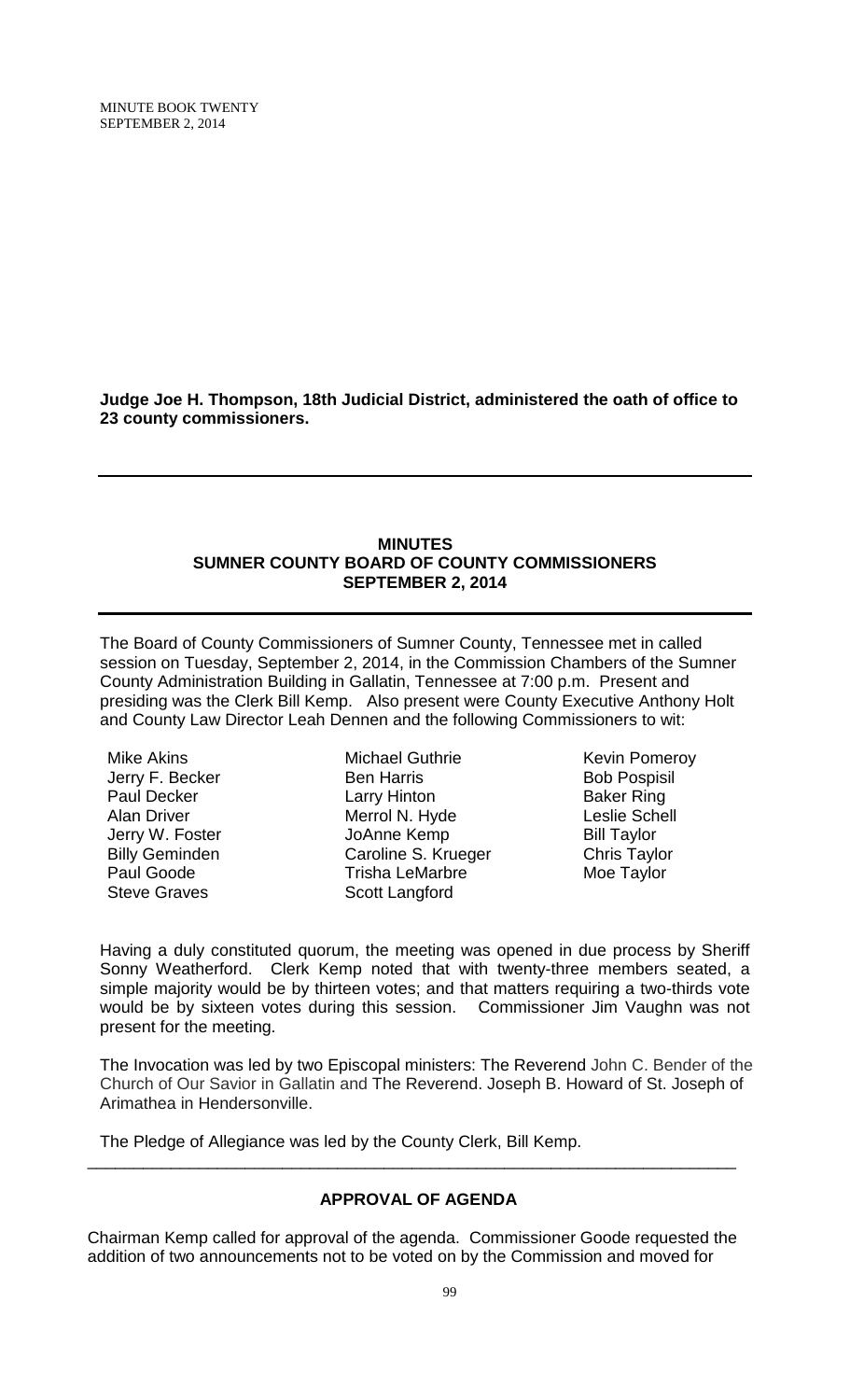MINUTE BOOK TWENTY SEPTEMBER 2, 2014

approval.Commissioner Moe Taylor seconded and he motion carried by unanimous voice vote of the body.

\_\_\_\_\_\_\_\_\_\_\_\_\_\_\_\_\_\_\_\_\_\_\_\_\_\_\_\_\_\_\_\_\_\_\_\_\_\_\_\_\_\_\_\_\_\_\_\_\_\_\_\_\_\_\_\_\_\_\_\_\_\_\_\_\_\_\_\_\_\_

Clerk Kemp read the following call into the record:

#### **NOTICE TO ALL MEMBERS OF THE SUMNER COUNTY BOARD OF COUNTY COMMISSIONERS**

**Pursuant to Tennessee Code Annotated Section 5-5-104 & 105,** I, Bill Kemp, County Clerk, hereby give notice to all members of the Sumner County Board of County Commissioners that County Executive Anthony Holt has directed a called meeting for **Tuesday, September 2, 2014 at 7:00 p.m.** (local time) at the Sumner County Administration Building, Commission Chambers, 355 North Belvedere Drive, Gallatin, Tennessee, 37066.

The purpose of the special called meeting is for:

- (1) The swearing in any newly elected county officials and members of the County Commission; and
- (2) Discussion and election of Chairman of the Sumner County Commission; and
- (3) Discussion and election of Chairman Pro Tem of the Sumner County Commission; and
- (4) Discussion and adoption of Standing Rules and Committees of the Sumner County Commission; and
- (5) Discussion and election of Committee Members and setting of committee meeting times; and
- (6) Approval of Official Bonds

The public is invited to attend this meeting.

This notice was executed the 19th day of August, 2014.

### **RECOGNITION OF THE PUBLIC**

\_\_\_\_\_\_\_\_\_\_\_\_\_\_\_\_\_\_\_\_\_\_\_\_\_\_\_\_\_\_\_\_\_\_\_\_\_\_\_\_\_\_\_\_\_\_\_\_\_\_\_\_\_\_\_\_\_\_\_\_\_\_\_\_\_\_\_\_\_\_\_

 Chairman Kemp opened the floor to allow the public to speak concerning any matter on the agenda. With none wishing to speak, recognition of the public was closed.

\_\_\_\_\_\_\_\_\_\_\_\_\_\_\_\_\_\_\_\_\_\_\_\_\_\_\_\_\_\_\_\_\_\_\_\_\_\_\_\_\_\_\_\_\_\_\_\_\_\_\_\_\_\_\_\_\_\_\_\_\_\_\_\_\_\_\_\_\_

### **ELECTION OF CHAIRMAN**

Clerk Kemp called for nominations from the floor to elect a Commission Chairman. Commissioner LeMarbre moved the nomination of Commissioner Decker. Clerk Kemp called for other nominations and there were none. Commissioner Goode moved, seconded by Commissioner Akins, to cease nominations and elect Commissioner Decker as Commission Chairman. The motion carried by voice vote of the body and Commission Chairman Decker assumed the chairmanship. He thanked the Commission and audience for their presence. He noted the accomplishments of previous Commission members.

\_\_\_\_\_\_\_\_\_\_\_\_\_\_\_\_\_\_\_\_\_\_\_\_\_\_\_\_\_\_\_\_\_\_\_\_\_\_\_\_\_\_\_\_\_\_\_\_\_\_\_\_\_\_\_\_\_\_\_\_\_\_\_\_\_\_\_\_\_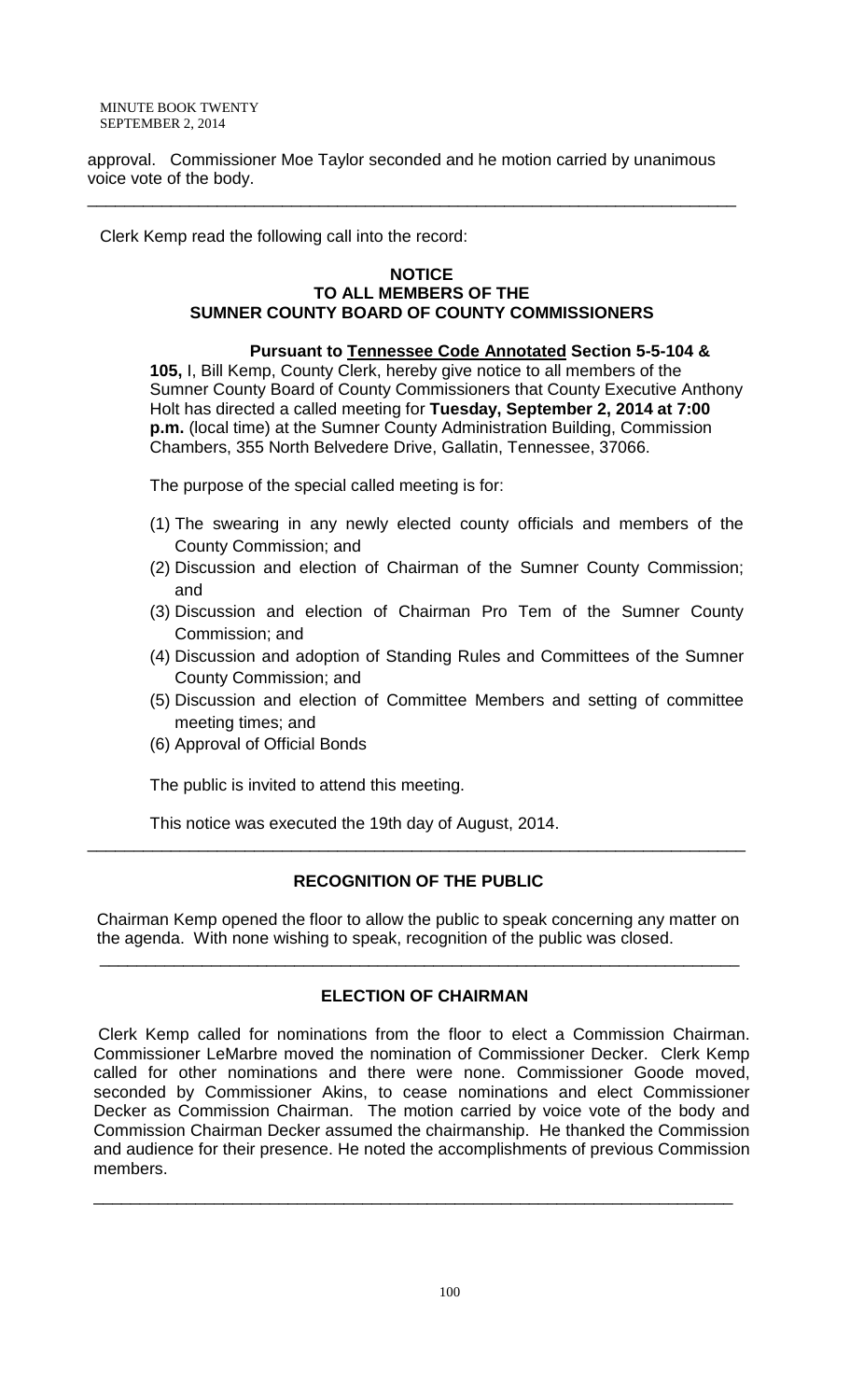#### **ELECTION OF COMMISSION CHAIRMAN PRO TEM**

Chairman Decker called for nominations from the floor for Commission Chairman Pro Tem. Chairman Decker moved the nomination of Commissioner LeMarbre to serve as Commission Chairman Pro Tem. He called for other nominations. Commissioner Goode moved, seconded by Commissioner Ring, to cease nominations and elect Commissioner LeMarbre by acclamation. Upon unanimous voice vote of the body, Chairman Decker declared Commissioner LeMarbre elected Chairman Pro Tem.

### **STANDING RULES AND PROCEDURES**

Chairman Decker entertained a motion to approve the Standing Rules and Procedures of the Board of County Commissioners. Commissioner Goode moved, seconded by Commissioner Harris, to adopt the Standing Rules and Procedures as submitted. Chairman Decker declared the rules and procedures approved by voice vote of the body.

### **COMMITTEE ON COMMITTEES ELECTION**

Chairman Decker recognized Commissioner LeMarbre who moved the nomination of the following commissioners to serve on the Committee on Committees:

> Commissioner Goode Commissioner Kemp Commissioner Krueger Commissioner LeMarbre Commissioner Ring

Calling for other nominations and hearing none, Chairman Decker recognized Commissioner Becker who moved, seconded by Commissioner Pospisil, to cease nominations and elect the Committee on Committees by acclamation. Chairman Decker declared the election of the Committee on Committees.

\_\_\_\_\_\_\_\_\_\_\_\_\_\_\_\_\_\_\_\_\_\_\_\_\_\_\_\_\_\_\_\_\_\_\_\_\_\_\_\_\_\_\_\_\_\_\_\_\_\_\_\_\_\_\_\_\_\_\_\_\_\_\_\_\_\_\_\_

### **RECESS**

Chairman Decker declared the Commission recessed at 7:25 p.m. to allow time for the Committee on Committees to meet. The Commission reconvened at 7:45 p.m.

**\_\_\_\_\_\_\_\_\_\_\_\_\_\_\_\_\_\_\_\_\_\_\_\_\_\_\_\_\_\_\_\_\_\_\_\_\_\_\_\_\_\_\_\_\_\_\_\_\_\_\_\_\_\_\_\_\_\_\_\_\_\_\_\_\_\_\_\_\_\_\_\_\_\_\_\_\_\_\_\_\_\_\_**

Chairman Decker recognized Commissioner Goode who reported that the Committee on Committees met and prepared a slate of committees. The 2014-2015 proposed committee slate was as follows: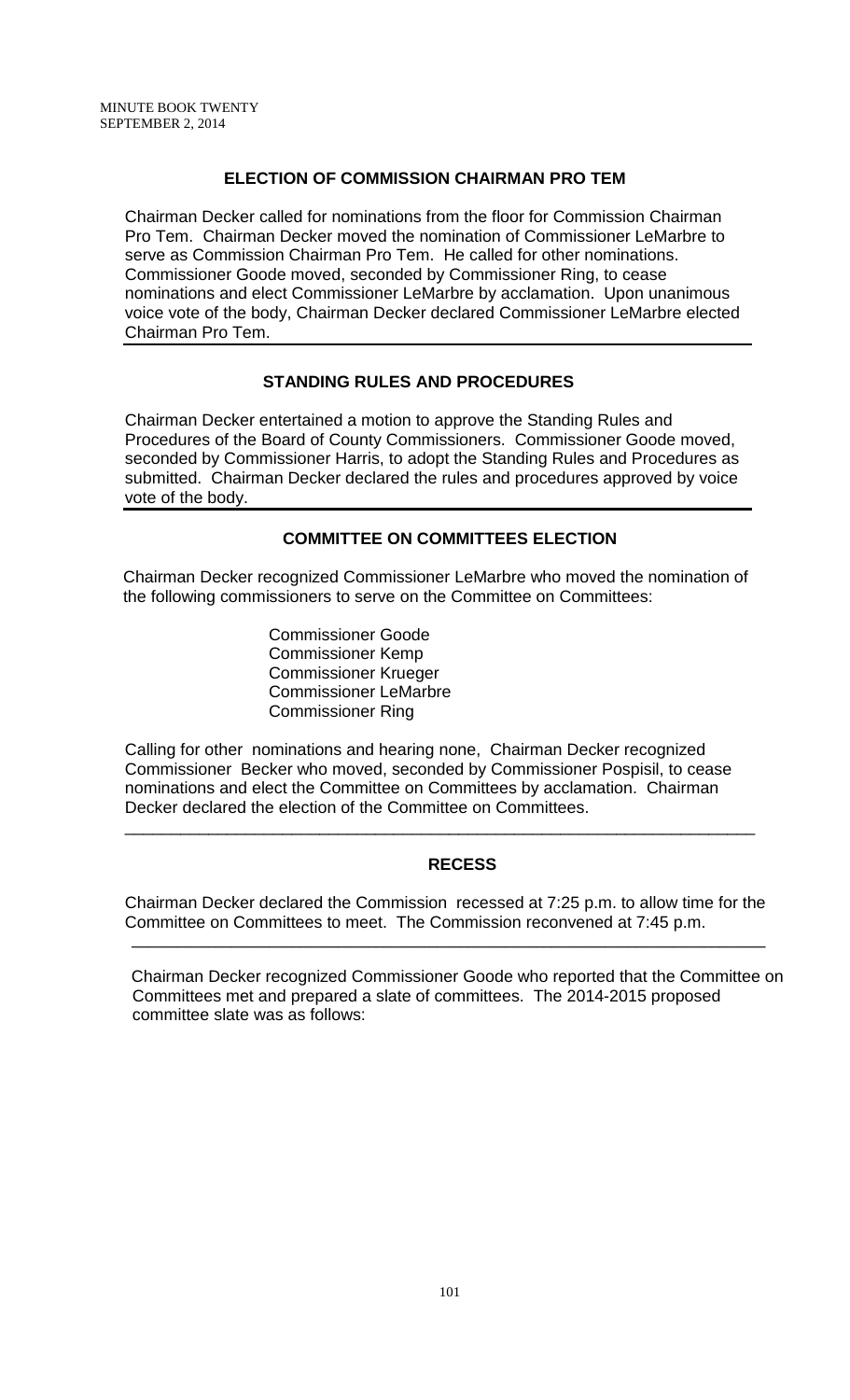## **BUDGET COMMITTEE**

Jerry Becker Jerry Foster Paul Goode Chris Taylor Scott Langford Bob Pospisil Bill Taylor

### **COMMITTEE ON COMMITTEES**

Paul Goode JoAnne Kemp Caroline Krueger Trisha LeMarbre Baker Ring

### **EDUCATION COMMITTEE**

Alan Driver Billy Geminden Paul Goode Caroline Krueger Baker Ring Leslie Schell Trisha LeMarbre

### **EMERGENCY SERVICES COMM**

Mike Akins Alan Driver Jerry Foster Michael Guthrie Ben Harris Chris Taylor Jim Vaughn

### **GENERAL OPERATIONS COMMITTEE**

Jerry Becker Billy Geminden Steve Graves Ben Harris Baker Ring Leslie Schell Jim Vaughn

#### **HIGHWAY COMMISSION**

Mike Akins Steve Graves Michael Guthrie Larry Hinton JoAnne Kemp Kevin Pomeroy

#### **FINANCIAL MANAGEMENT 2012**

JoAnne Kemp Scott Langford Leslie Schell Chris Taylor Dr. Del Phillips, Director of Schools Judy Hardin, Superintendent of Roads Anthony Holt, County Executive

#### **RULES AND PROCEDURES**

JoAnne Kemp Scott Langford Bill Taylor Kevin Pomeroy

### **PUBLIC SERVICES COMMITTEE**

Mike Akins Jerry Foster Caroline Krueger Bob Pospisil Kevin Pomeroy Bill Taylor Moe Taylor

### **BEER BOARD**

Mike Akins Larry Hinton Kevin Pomeroy Moe Taylor Merrol Hyde

LEGISLATIVE COMMITTEE MADE UP OF CHAIRMAN OF STANDING COMMITTEES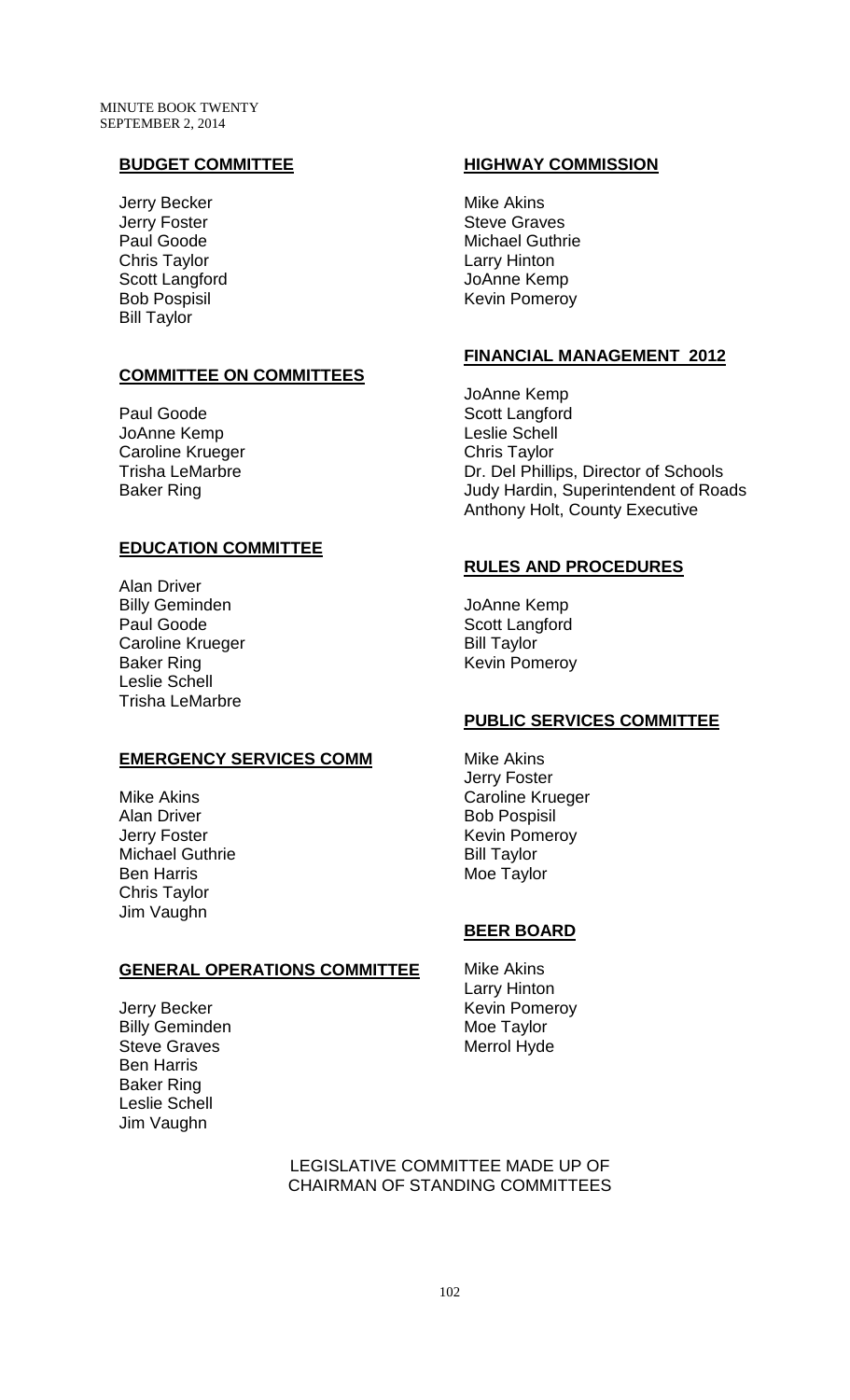Commissioner Goode moved, seconded by Commissioner LeMarbre, to approve the slate as presented. Chairman Decker declared the 2014-15 commission committee membership slate approved by the body upon unanimous voice vote.

The chairmen and vice-chairmen of the committees were elected by their respective committees as follows:

| <b>COMMITTEE</b>                                                                                                                                                        | <b>CHAIRMAN</b>        | <b>VICE-CHAIRMAN</b>   |
|-------------------------------------------------------------------------------------------------------------------------------------------------------------------------|------------------------|------------------------|
| <b>Education Committee</b><br>$(1st$ Monday at 5:30 p.m.)                                                                                                               | <b>Trisha LeMarbre</b> | Paul Goode             |
| <b>Emergency Services Comm.</b><br>$(1st$ Monday at 5:00 p.m.)                                                                                                          | <b>Michael Guthrie</b> | <b>Alan Driver</b>     |
| <b>Budget Committee</b><br>(2nd Monday at 6:00 p.m.)                                                                                                                    | Paul Goode             | Chris Taylor           |
| <b>General Operations</b><br>(2nd Monday at 5:00 p.m.)                                                                                                                  | Baker Ring             | Leslie Schell          |
| <b>Highway Commission</b><br>(1st Tuesday at 4:00 p.m.)                                                                                                                 | <b>Steve Graves</b>    | Mike Akins             |
| <b>Committee on Committees</b><br>(3rd Monday at 6:30 p.m.)                                                                                                             | Paul Goode             | Joanne Kemp            |
| Public Works Committee*<br>(1st Tuesday at 5:30 p.m.)<br><b>Financial Management</b><br>$(3rd$ Monday at 5:00 p.m.)<br><b>Beer Board</b><br>$(3rd$ Monday at 6:15 p.m.) | <b>Bill Taylor</b>     | Moe Taylor             |
| <b>Rules and Procedures</b><br>(called as needed)                                                                                                                       | <b>Paul Decker</b>     |                        |
| Legislative Committee<br>$(2nd$ Monday at 5:30 p.m.)                                                                                                                    | <b>Ben Harris</b>      | <b>Michael Guthrie</b> |

# **BONDS OF COUNTY OFFICIALS**

 $\frac{1}{\sqrt{2}}$  ,  $\frac{1}{\sqrt{2}}$  ,  $\frac{1}{\sqrt{2}}$  ,  $\frac{1}{\sqrt{2}}$  ,  $\frac{1}{\sqrt{2}}$  ,  $\frac{1}{\sqrt{2}}$  ,  $\frac{1}{\sqrt{2}}$  ,  $\frac{1}{\sqrt{2}}$  ,  $\frac{1}{\sqrt{2}}$  ,  $\frac{1}{\sqrt{2}}$  ,  $\frac{1}{\sqrt{2}}$  ,  $\frac{1}{\sqrt{2}}$  ,  $\frac{1}{\sqrt{2}}$  ,  $\frac{1}{\sqrt{2}}$  ,  $\frac{1}{\sqrt{2}}$ 

Commissioner Goode moved, seconded by Commissioner Akins to approve the following resolution:

#### **1409-01s A RESOLUTION APPROVING THE BONDS OF OF SUMNER COUNTY OFFICIALS**

 **BE IT RESOLVED** by the Sumner County Board of County Commissioners meeting in regular session on this the  $2<sup>th</sup>$  day of September, 2014, that this body hereby approves the bonds of the Sumner County Officials as listed below:

| <b>County Executive</b>    | \$100,000.00   | 09/01/14-08/31/18 |
|----------------------------|----------------|-------------------|
| <b>County Clerk</b>        | \$100,000.00   | 09/01/14-08/31/18 |
| <b>Circuit Court Clerk</b> | \$100,000.00   | 09/01/14-08/31/18 |
| <b>Register of Deeds</b>   | \$100,000.00   | 09/01/14-08/31/18 |
| <b>Sheriff</b>             | \$100,000.00   | 09/01/14-08/31/18 |
| Superintendent of Roads    | \$100,000.00   | 09/01/14-08/31/18 |
| <b>Trustee</b>             | \$6,294,119.14 | 09/01/14-08/31/18 |

**BE IT FURTHER** that Sumner County shall cover all employees with a bond as required by 2013 Public Chapter 315 of \$150,00.00 per claim, which this body shall cover as a selfinsured obligation.